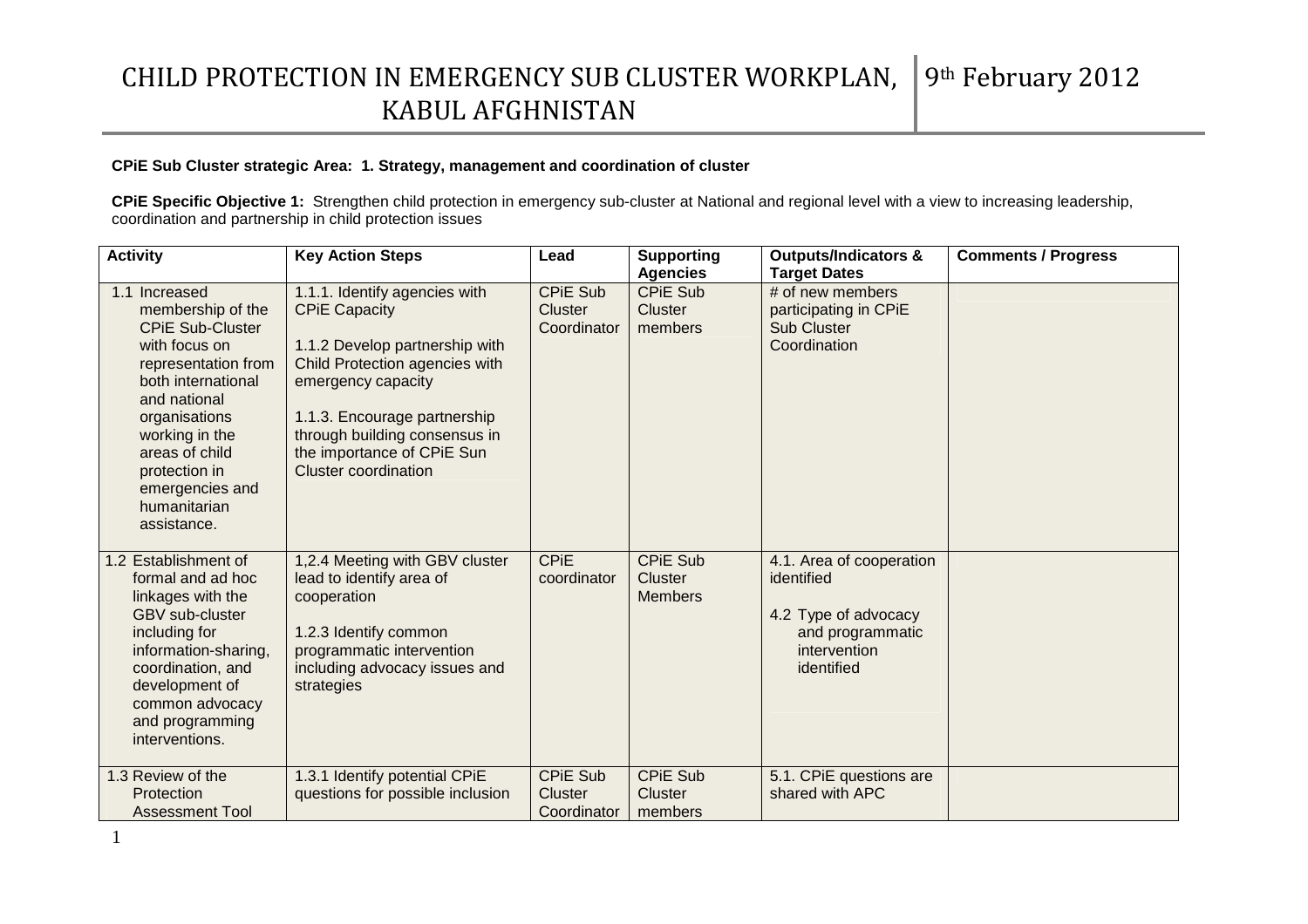|       | with a child<br>protection<br>perspective and<br>inclusion of relevant<br>CPIE concerns in the<br>Protection<br><b>Assessment Tools</b> | 1.3.2 Share CPiE question with<br><b>APC</b><br>1.3.4 Agree on final Protection<br>Assessment tools                                                                                        |                                                  |                                                     | 5.2 Revised Protection<br>assessment tools<br>incorporated CPiE<br>questions               |  |
|-------|-----------------------------------------------------------------------------------------------------------------------------------------|--------------------------------------------------------------------------------------------------------------------------------------------------------------------------------------------|--------------------------------------------------|-----------------------------------------------------|--------------------------------------------------------------------------------------------|--|
|       | 1.4 Map the currently<br>existing child focus<br>agency's<br>institutional<br>capacity in CPiE<br>and coordination<br>mechanism         | 1.4.1 A tools for capacity<br>assessment and 3w for<br>CPIE activities developed<br>1.4.2 Data collection<br>1.4.3 Data analysis                                                           | <b>CPIE Sub</b><br>Cluster<br>Coordinator        | <b>CPIE Sub</b><br><b>Cluster</b><br>members        | 1.1 CPiE Institutional<br>capacity<br>assessment<br>competed                               |  |
| 1.5   | Create multi-<br>agency Child<br><b>Protection referral</b><br>systems and<br>compile them into<br>one clear and<br>agreed upon format  | 1.5.1 Institutional capacity<br>assessment completed<br>1.5.2 Referral mechanism<br>developed                                                                                              | <b>CPIE Sub</b><br><b>Cluster</b><br>Coordinator | <b>CPIE Sub</b><br><b>Cluster</b><br>members        | 2.1 Referral mechanism<br>in place                                                         |  |
| 1.6   | Provide technical<br>and policy advice<br>and guidance to<br>child protection in<br>emergency issues<br>referred                        | 1.6.1 Regular technical and<br>policy advice relating to CPIE                                                                                                                              | <b>CPIE Sub</b><br>Cluster<br>Coordinator        | <b>CPiE Sub</b><br><b>Cluster</b><br>members        | 3.1 $#$ and type of CP<br>emergency issues<br>referred for technical<br>and policy advices |  |
| $1.7$ | Develop CPiE<br>indicators and<br>agree on reporting<br>modality                                                                        | 1.7.1 CPiE indicators developed<br>and discussed at CPIE Sub<br><b>Cluster coordination</b><br>1.7.2 Data collection against<br>identifies indicators initiated to<br>establish base line. | <b>CPIE Sub</b><br><b>Cluster</b><br>Coordinator | <b>CPIE Sub</b><br><b>Cluster</b><br><b>Members</b> | $6.1$ # and type of<br>indicators on CPiE                                                  |  |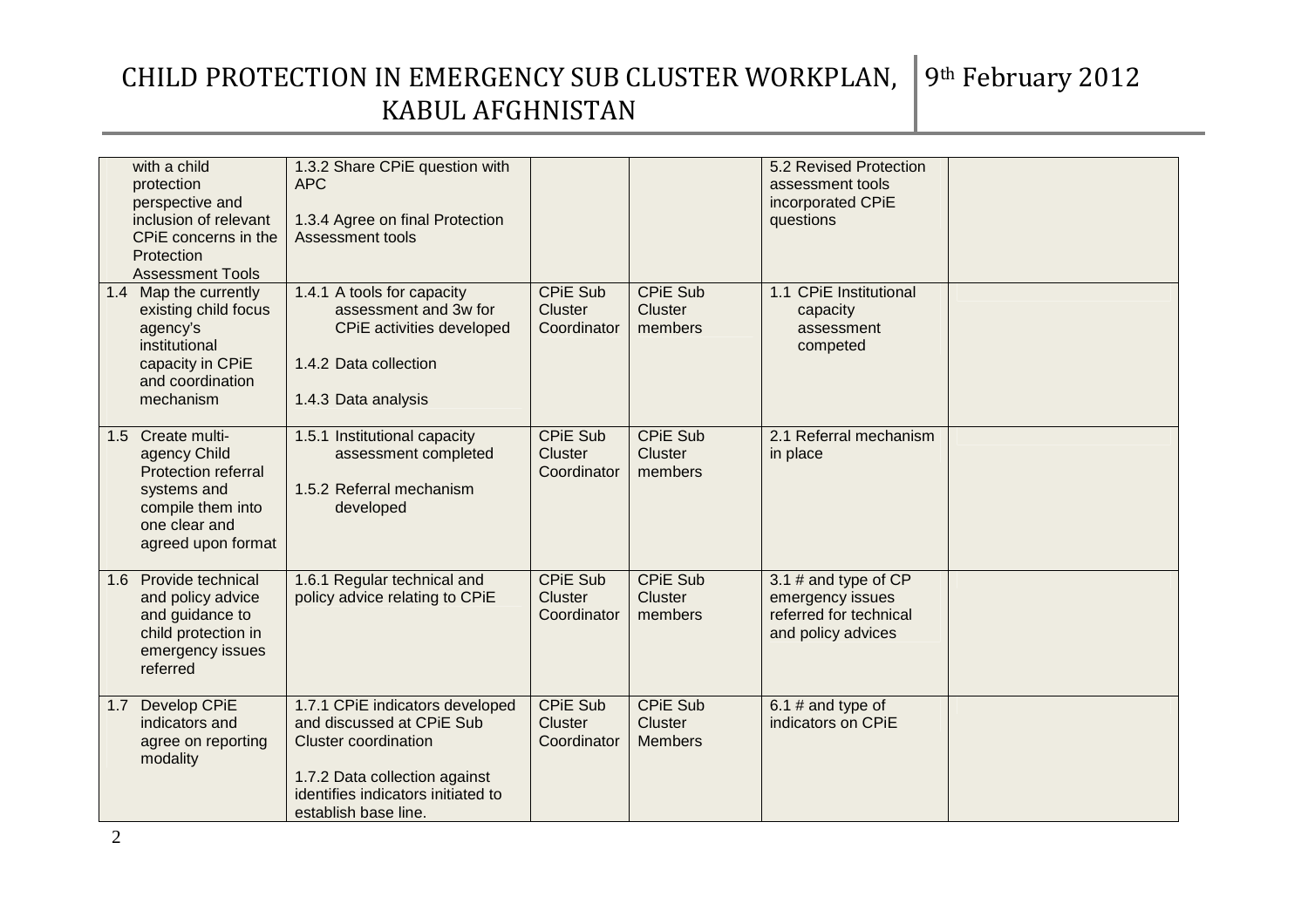| 1.8 Support provided<br>to the regions for<br><b>CPIE SC activities</b> | • Field visits to region to explore<br>possibility of CPiE SC and<br>understand required supports<br>• Roll out CPIE SC if needed or<br>strengthen existing<br>coordination<br>• Action plan developed | UNICEF,<br>Save the<br>Children | Mazar<br>Jalalabath<br>Kandakar<br>Herath<br>Central | # of field visit per region<br>conducted<br># of training conduction<br>per region |  |
|-------------------------------------------------------------------------|--------------------------------------------------------------------------------------------------------------------------------------------------------------------------------------------------------|---------------------------------|------------------------------------------------------|------------------------------------------------------------------------------------|--|
|                                                                         | • Ad hoc support provided for<br>emergency response<br>whenever necessary                                                                                                                              |                                 |                                                      |                                                                                    |  |
|                                                                         | • Regular information sharing to<br>regions and region to National<br>SC                                                                                                                               |                                 |                                                      |                                                                                    |  |

#### **CPiE Sub Cluster strategic Area: 2. Capacity Building, Child Protection Need Assessment, and linkages with regional CPiE**

**CPiE Specific Objective** 1. CPiE SC members have increased capacity on CPiE and have incorporated CPiE activities in their regular programme 2. Child Protection need assesment is completed at least in two provinces and programmatic intervention identified and Minimum response delivered

| <b>Activity</b>                               | <b>Key Action Steps</b>                                                                                                                                                                                                           | Lead          | <b>Supporting</b><br><b>Agencies</b>               | <b>Outputs/Indicators &amp;</b><br>Target Dates                                                                                                       | <b>Comments / Progress</b> |
|-----------------------------------------------|-----------------------------------------------------------------------------------------------------------------------------------------------------------------------------------------------------------------------------------|---------------|----------------------------------------------------|-------------------------------------------------------------------------------------------------------------------------------------------------------|----------------------------|
| 2.1 ToT on CPIE<br>completed                  | Identification of participant <sup>1</sup><br>• Letter signed by head of<br>agencies/managers to<br>release the respective staff as<br>dedicated CPiE focal point<br>• Capacity Building plan<br>finalized $2$<br>• ToT commenced | <b>UNICEF</b> | Child Fund<br>Afghanistan,<br>Save the<br>Children | # of participants<br>identified (April)<br># agencies committed to<br>sign for CPiE dedicated<br>focal point<br># first session<br>completed in April |                            |
| 2.2 Contingency plan<br>for CPIE SC developed | • Training on Contingency plan<br>• Draft contingency plan                                                                                                                                                                        | <b>UNICEF</b> | Child Fund and<br>Save the                         | # of agencies involve in<br>contingency planning                                                                                                      |                            |

<sup>&</sup>lt;sup>1</sup> See annex 1: Criteria for selecting of participants for CPiE Training of Trainers (ToT) activities.

 $2$  See annex 2: Draft capacity building plan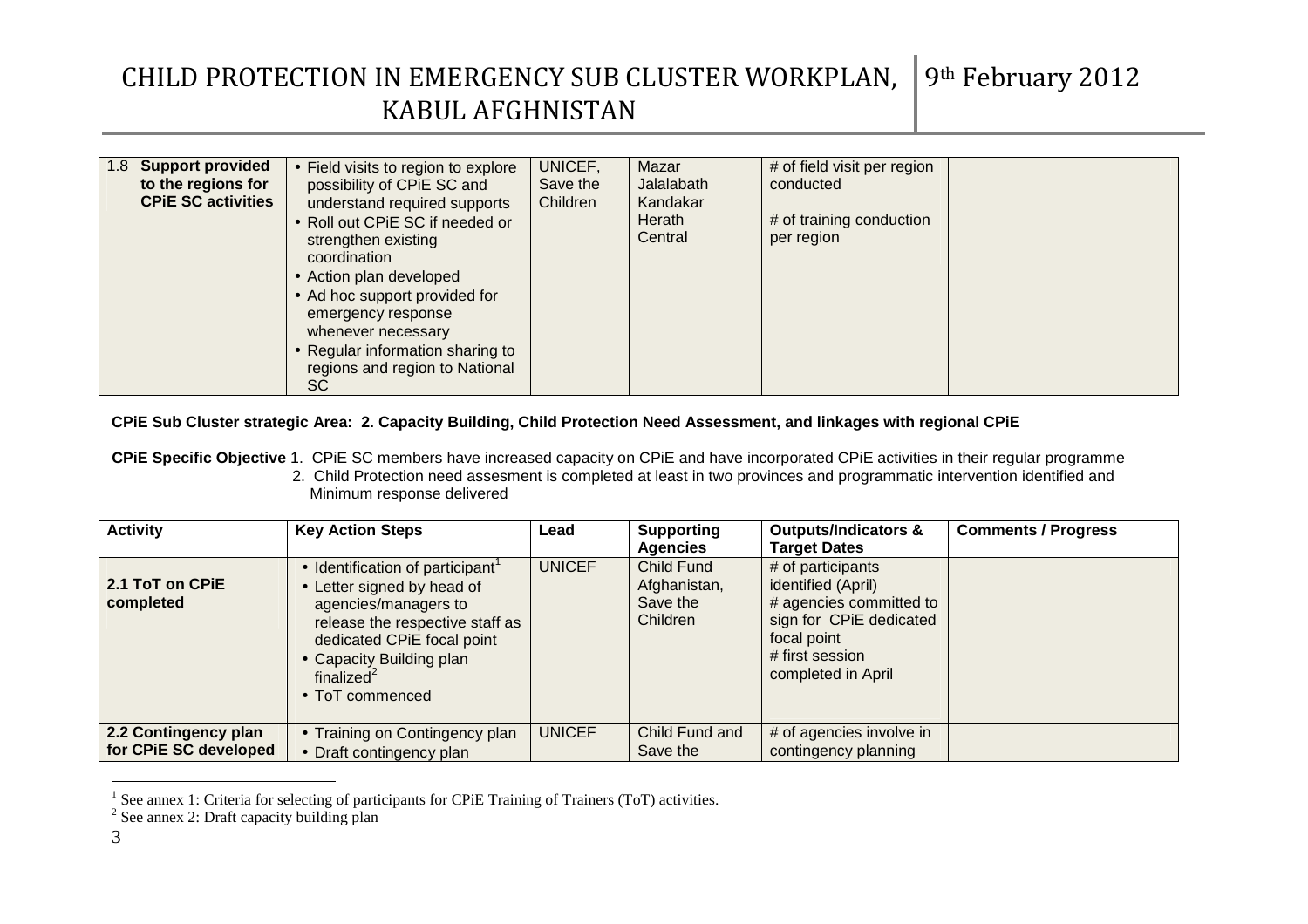|                                                                                                                                                                | developed                                                                                                                                                                               |               | Children                                                       | # of regions developed<br>contingency plan                                                                                                                                                                                                |  |
|----------------------------------------------------------------------------------------------------------------------------------------------------------------|-----------------------------------------------------------------------------------------------------------------------------------------------------------------------------------------|---------------|----------------------------------------------------------------|-------------------------------------------------------------------------------------------------------------------------------------------------------------------------------------------------------------------------------------------|--|
| 2.3 Action plan on how<br>each individual<br>agencies promote<br><b>CPIE activities within</b><br>their organization is<br>developed by agency<br>focal points | • Each agencies identifies<br>activities for internal capacity<br>building<br>• Each agencies identifies<br>minimum programmatic<br>intervention, preparedness<br>and response for CPiE | <b>UNICEF</b> | All CPIE SC<br>members                                         | # of agencies have<br>developed action plan<br>for internal capacity<br>building<br># of internal capacity<br>building activities by<br>agencies<br># of agencies have plan<br>for minimum emergency<br>preparedness and<br>response plan |  |
| <b>2.4 Child Protection</b><br><b>Need Assessment</b><br>completed                                                                                             | • CPRA planning<br>• Child Protection need<br>assessment training<br>• Assessment carried out<br>• Analysis completed<br>• Programmatic intervention<br>identified                      | <b>UNICEF</b> | <b>Child Fund</b><br>Afghanistan,<br>Save the<br>Children, tdh | # of agencies trained on<br><b>Child Protection Need</b><br>Assessment<br># of provinces CPRA<br>carried out<br># and type of CP issues<br>identified                                                                                     |  |

### **CPiE Sub Cluster strategic Area: 3. Psychosocial Support for Children and Families**

**CPiE Specific Objective 2:** Agreed minimum standards on curriculum and methodology in response to psychosocial issues

| <b>Activity</b>                                                          | <b>Key Action Steps</b>                                  | Lead                               | <b>Supporting</b>                          | <b>Outputs/Indicators &amp;</b>                             | <b>Comments / Progress</b> |
|--------------------------------------------------------------------------|----------------------------------------------------------|------------------------------------|--------------------------------------------|-------------------------------------------------------------|----------------------------|
|                                                                          |                                                          |                                    | Agencies                                   | <b>Target Dates</b>                                         |                            |
| 3.1 Identification of<br>stakeholders including<br>government structures | 3W Mapping tool<br>shared with psych-<br>social agencies | War child<br><b>Holland</b><br>and | Tabish, UNFPA,<br>UNICEF, tdh,<br>save the | • % of agencies has<br>responds to 3W<br>information (March |                            |
|                                                                          | Mapping of PS<br>services based on                       | <b>PARSA</b>                       | children,                                  | 2012                                                        |                            |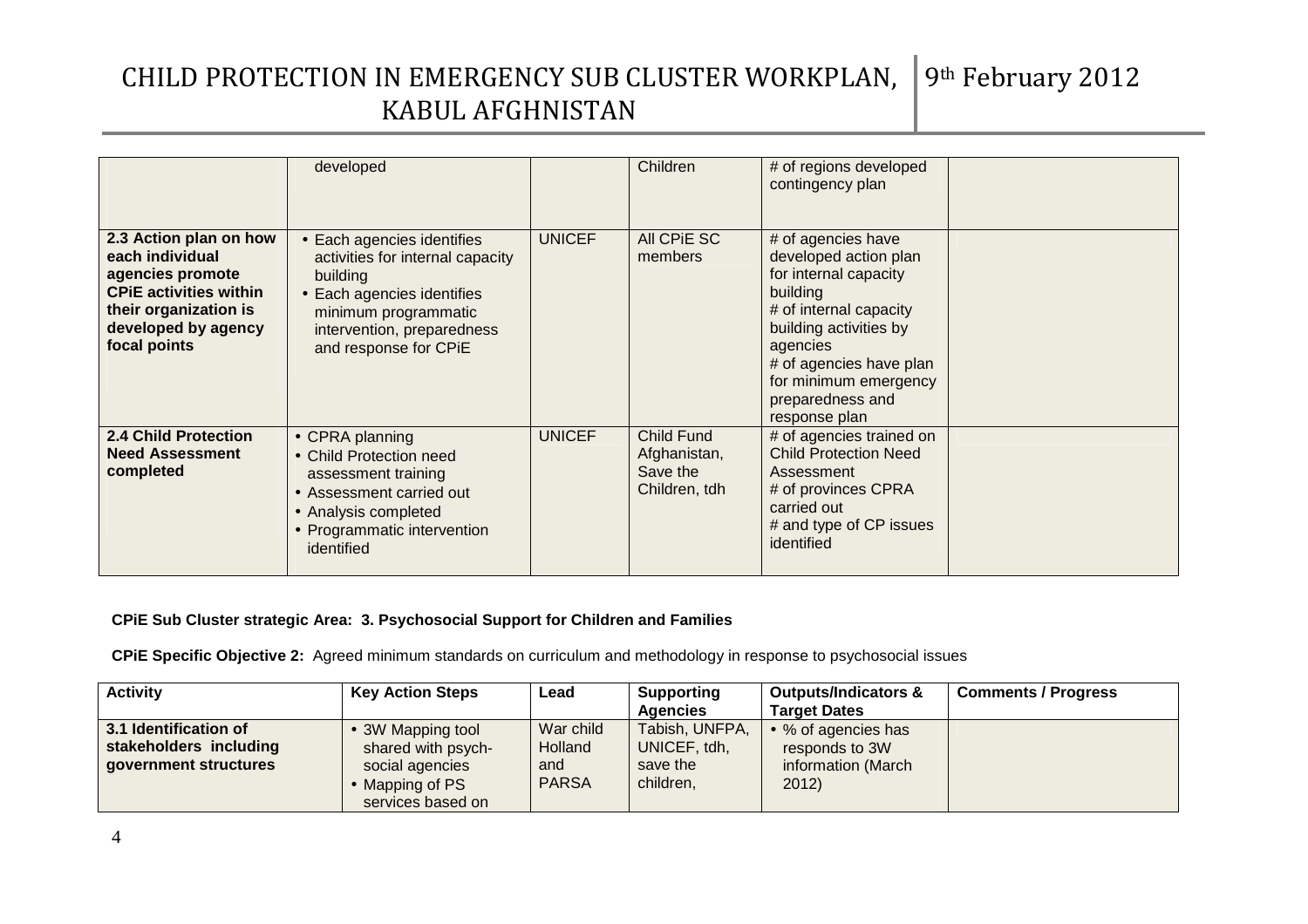|                                                                                                   | geographical coverage<br>completed<br>• Develop database of<br>psycho-social service<br>providers completed                                                                      |                                                    |                           | • # of PS service<br>providers available at<br>national and regional<br>level (June 2012) |  |
|---------------------------------------------------------------------------------------------------|----------------------------------------------------------------------------------------------------------------------------------------------------------------------------------|----------------------------------------------------|---------------------------|-------------------------------------------------------------------------------------------|--|
| 3.2 Gathering of all relevant<br>existing PS materials -<br>benchmarking                          | • Request send to all PS<br>organization to share<br>available materials                                                                                                         | War child<br><b>Holland</b><br>and<br><b>PARSA</b> | <b>SC</b> members         | # and type of materials<br>available                                                      |  |
| 3.4 Strong coordination and<br>cooperation between<br>psychosocial forum and CPiE                 | • Regular attendance to<br>CPIE SC and<br>psychosocial forum<br>meeting                                                                                                          | WCH,<br>PARSA,                                     | <b>CPIE SC</b><br>members |                                                                                           |  |
| 3.5 Advocate for the<br>importance of minimum<br>standards and relevant<br>government involvement | • Become an active<br>member of Mental<br>Health and<br>Psychosocial task<br>force<br>• Regular attendance to<br>the Task force meeting<br>and advocate for<br>minimum standards | UNICEF,<br>War child<br>Holland/PA<br><b>RSA</b>   | CPIE SC<br>members        | # and Type of advocacy<br>initiatives                                                     |  |

### **CPiE Sub Cluster strategic Area: 4. Child Focus Mine Risk Education (CFMRE)**

### **CPiE Specific Objective 4: Child Focus Mine Risk Education are integrated with existing MRE programme**

| <b>Activity</b>          | <b>Key Action Steps</b> | Lead         | <b>Supporting</b> | <b>Outputs/Indicators &amp;</b> | <b>Comments / Progress</b> |
|--------------------------|-------------------------|--------------|-------------------|---------------------------------|----------------------------|
|                          |                         |              | <b>Agencies</b>   | <b>Target Dates</b>             |                            |
| 4.1 Strengthened         | MACCA to identify CF    | UN.          | CPIE SC           | <b>Existing MRE</b>             |                            |
| coordination between     | MRE focal point         | <b>MACCA</b> | members           | programme incorporated          |                            |
| <b>CPIE SC and MACCA</b> |                         |              |                   | with Child Focus                |                            |
|                          | Regular attendance of   |              |                   | approach                        |                            |
|                          | coordination meetings   |              |                   |                                 |                            |
|                          |                         |              |                   | $\#$ and type of CFMRE          |                            |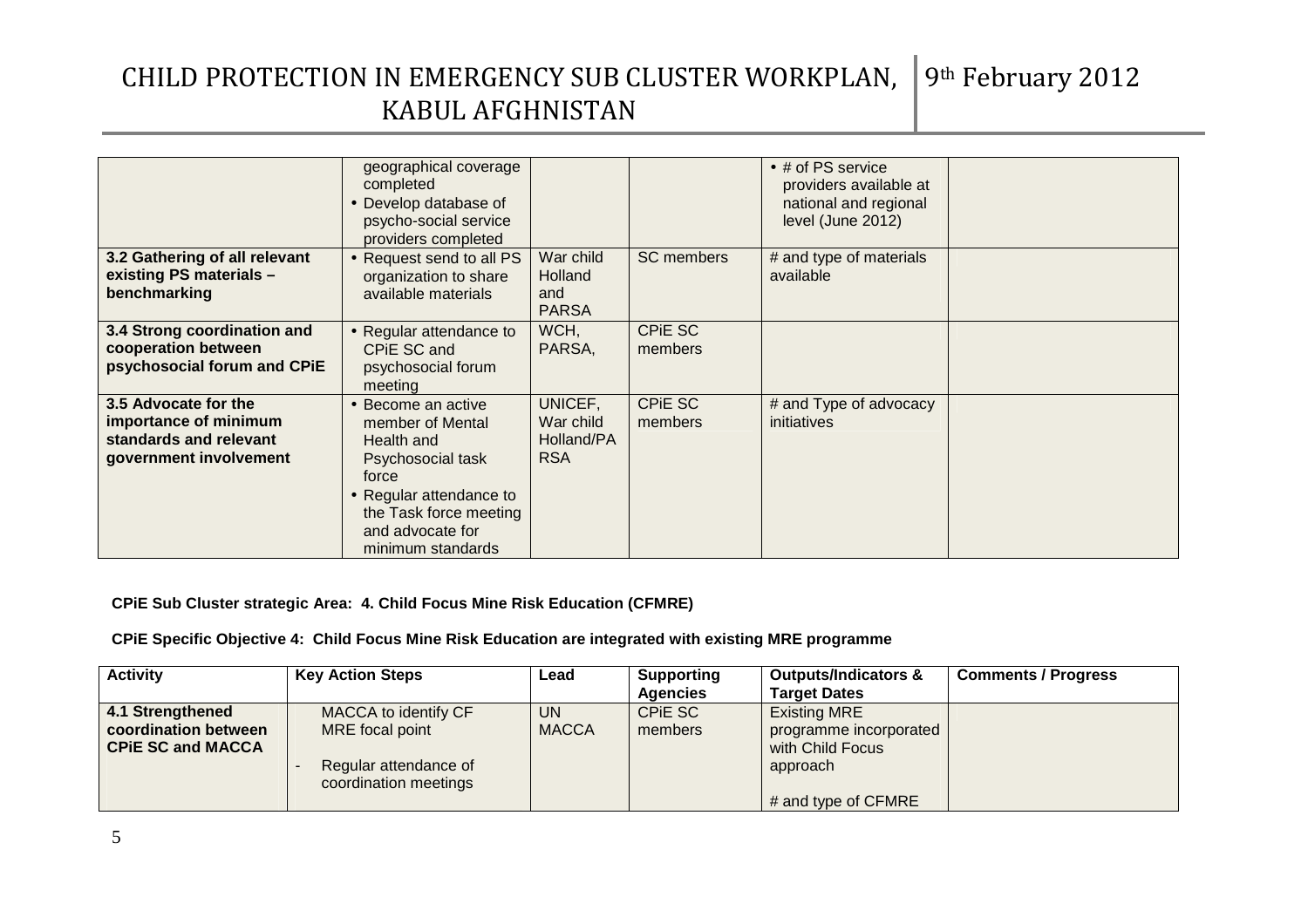|                                                                      | <b>Promote Child focus</b><br>approach in MRE activities<br>Advocate for child Focus<br>MRE strategy.                                           |              |                    | activity                                                                 |  |
|----------------------------------------------------------------------|-------------------------------------------------------------------------------------------------------------------------------------------------|--------------|--------------------|--------------------------------------------------------------------------|--|
| <b>4.2 Child Focus MRE</b><br>messages supported<br>and disseminated | Work with MACCA to review<br>existing message and<br>ensure Child Focus<br>messages<br>Provide inputs for new<br>messages whenever<br>necessary | <b>MACCA</b> | CPIE SC<br>members | # of CFMRE message<br>developed<br># and type of target<br>group covered |  |
|                                                                      | Provide orientation to other<br>cluster on CF MRE activities<br>and explore possible support                                                    |              |                    |                                                                          |  |

**CPiE Sub Cluster strategic Area: 4. Community Based Child Protection System in Emergency** 

**CPiE Specific Objective 4: To strengthen and expand sustainable community structures to prevent and response to Child Protection in Emergency setting in a timely manner.** 

| <b>Activity</b>                                         | <b>Key Action Steps</b>                                     | Lead                                                   | <b>Supporting</b><br><b>Agencies</b> | <b>Outputs/Indicators &amp;</b><br><b>Target Dates</b>                                                                                                                                | Comments /<br><b>Progress</b> |
|---------------------------------------------------------|-------------------------------------------------------------|--------------------------------------------------------|--------------------------------------|---------------------------------------------------------------------------------------------------------------------------------------------------------------------------------------|-------------------------------|
| 5.1 Mapping of available<br><b>Community Structures</b> | Develop and share<br>mapping tools.<br>2. Mapping completed | Save the Children<br>and Child Fund<br>Afganistan, Tdh | CPIE SC<br>members                   | $-$ # agencies<br>implementing CBCP<br># of CBCP structure<br>available<br>- # of CBCP structure is<br>in function<br>Type of CBCP<br>$\overline{\phantom{0}}$<br>structure available |                               |
| 5.2 Document best practices,                            | 1. Gathering importation on                                 | Save the Children,                                     |                                      |                                                                                                                                                                                       |                               |
| lessons learned from CBCP                               | best practices, lessons                                     | Child Fund                                             |                                      |                                                                                                                                                                                       |                               |